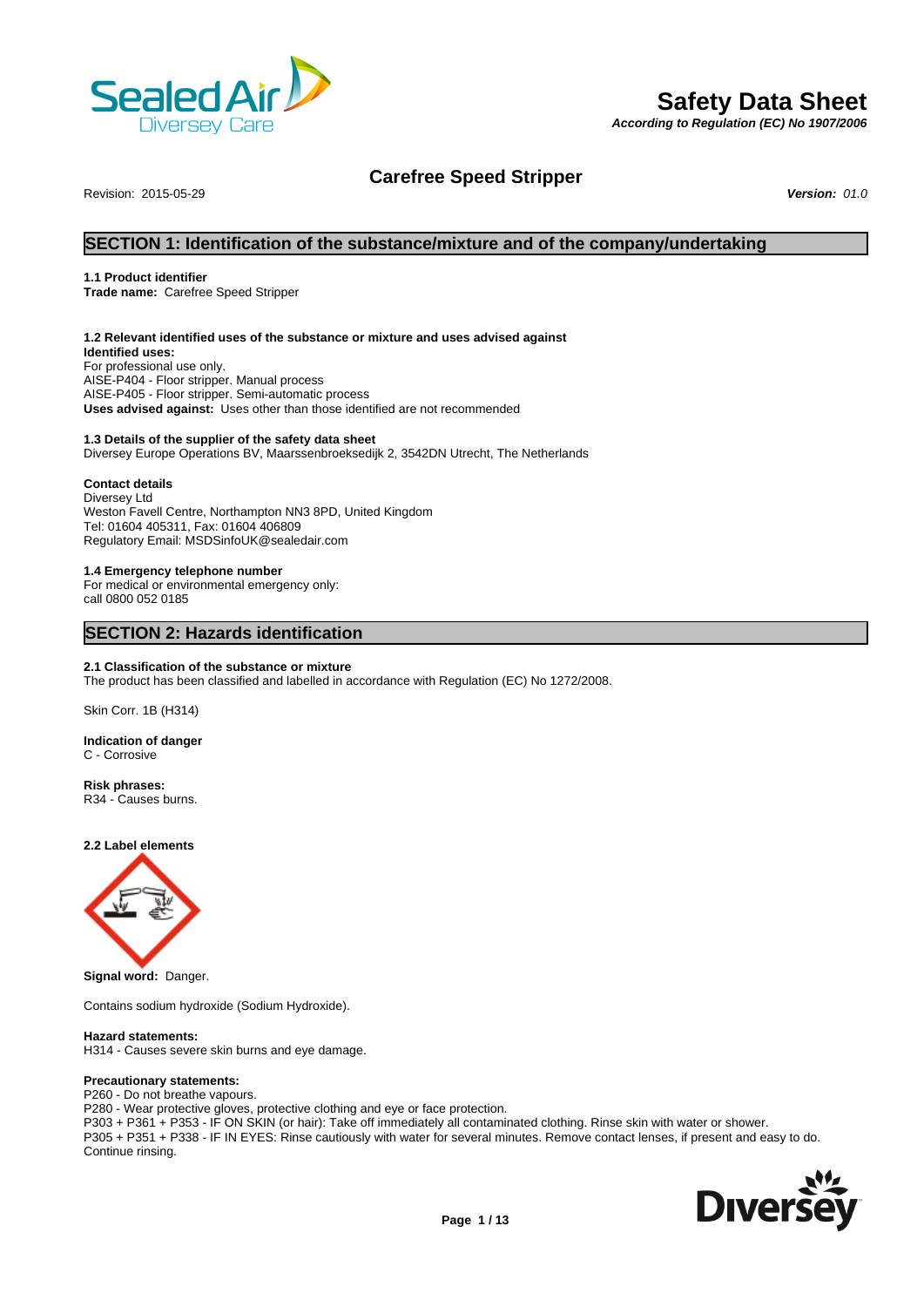P310 - Immediately call a POISON CENTRE, doctor or physician.

#### **2.3 Other hazards**

No other hazards known. The product does not meet the criteria for PBT or vPvB in accordance with Regulation (EC) No 1907/2006, Annex XIII.

# **SECTION 3: Composition/information on ingredients**

### **3.2 Mixtures**

| Ingredient(s)           | <b>EC</b> number | <b>CAS number</b> | <b>REACH number</b> | <b>Classification</b>                                                                                                                        | <b>Classification</b><br>(1999/45/EC) | <b>Notes</b> | Weight<br>percent |
|-------------------------|------------------|-------------------|---------------------|----------------------------------------------------------------------------------------------------------------------------------------------|---------------------------------------|--------------|-------------------|
| 2-butoxyethanol         | 203-905-0        | 111-76-2          | 01-2119475108-36    | Acute Tox. 4 (H302)<br>Acute Tox. 4 (H312)<br>Skin Irrit. 2 (H315)<br>Eye Irrit. 2 (H319)<br>Acute Tox. 4 (H332)                             | Xn;R20/21/22<br>Xi:R36/38             |              | $10 - 20$         |
| 2-aminoethanol          | 205-483-3        | 141-43-5          | 01-2119486455-28    | Acute Tox. 4 (H302)<br>Acute Tox. 4 (H312)<br>Skin Corr. 1B (H314)<br>Acute Tox. 4 (H332)<br>STOT SE 3 (H335)<br>Aquatic Chronic 3<br>(H412) | Xn;R20/21/22<br>C:R34<br>Xi:R37       |              | $3 - 10$          |
| sodium cumenesulphonate | 239-854-6        | 15763-76-5        | 01-2119489411-37    | Eye Irrit. 2 (H319)                                                                                                                          | Xi;R36                                |              | $3 - 10$          |
| sodium hydroxide        | 215-185-5        | 1310-73-2         | 01-2119457892-27    | Met. Corr. 1 (H290)<br>Skin Corr. 1A (H314)                                                                                                  | C:R35                                 |              | $1 - 3$           |

\* Polymer.

For the full text of the R, H and EUH phrases mentioned in this Section, see Section 16.

Workplace exposure limit(s), if available, are listed in subsection 8.1.

[1] Exempted: ionic mixture. See Regulation (EC) No 1907/2006, Annex V, paragraph 3 and 4. This salt is potentially present, based on calculation, and included for classification and labelling purposes only. Each starting material of the ionic mixture is registered, as required.

**Inhalation** Get medical attention or advice if you feel unwell.

[2] Exempted: included in Annex IV of Regulation (EC) No 1907/2006.

[3] Exempted: Annex V of Regulation (EC) No 1907/2006.

[4] Exempted: polymer. See Article 2(9) of Regulation (EC) No 1907/2006.

# **SECTION 4: First aid measures**

# **4.1 Description of first aid measures**

| <b>Innalation</b>                                               | Get medical attention or advice if you leef unwell.                                                                               |
|-----------------------------------------------------------------|-----------------------------------------------------------------------------------------------------------------------------------|
| <b>Skin contact:</b>                                            | Wash skin with plenty of lukewarm, gently flowing water for at least 30 minutes. Take off                                         |
|                                                                 | immediately all contaminated clothing and wash it before re-use. Immediately call a POISON                                        |
|                                                                 | CENTRE, doctor or physician.                                                                                                      |
| Eye contact:                                                    | Immediately rinse eyes cautiously with lukewarm water for several minutes. Remove contact lenses,                                 |
|                                                                 | if present and easy to do. Continue rinsing. Immediately call a POISON CENTRE, doctor or<br>physician.                            |
| Ingestion:                                                      | Rinse mouth. Immediately drink 1 glass of water. Do NOT induce vomiting. Keep at rest.                                            |
|                                                                 | Immediately call a POISON CENTRE, doctor or physician.                                                                            |
| Self-protection of first aider:                                 | Consider personal protective equipment as indicated in subsection 8.2.                                                            |
| 4.2 Most important symptoms and effects, both acute and delayed |                                                                                                                                   |
| Inhalation:                                                     | No known effects or symptoms in normal use.                                                                                       |
| <b>Skin contact:</b>                                            | Causes severe burns.                                                                                                              |
| Eye contact:                                                    | Causes severe or permanent damage.                                                                                                |
| Ingestion:                                                      | Ingestion will lead to a strong caustic effect on mouth and throat and to the danger of perforation of<br>oesophagus and stomach. |

**4.3 Indication of any immediate medical attention and special treatment needed** No information available on clinical testing and medical monitoring. Specific toxicological information on substances, if available, can be found in section 11.

# **SECTION 5: Firefighting measures**

#### **5.1 Extinguishing media**

Carbon dioxide. Dry powder. Water spray jet. Fight larger fires with water spray jet or alcohol-resistant foam.

# **5.2 Special hazards arising from the substance or mixture**

No special hazards known.

#### **5.3 Advice for firefighters**

As in any fire, wear self contained breathing apparatus and suitable protective clothing including gloves and eye/face protection.

# **SECTION 6: Accidental release measures**

# **6.1 Personal precautions, protective equipment and emergency procedures**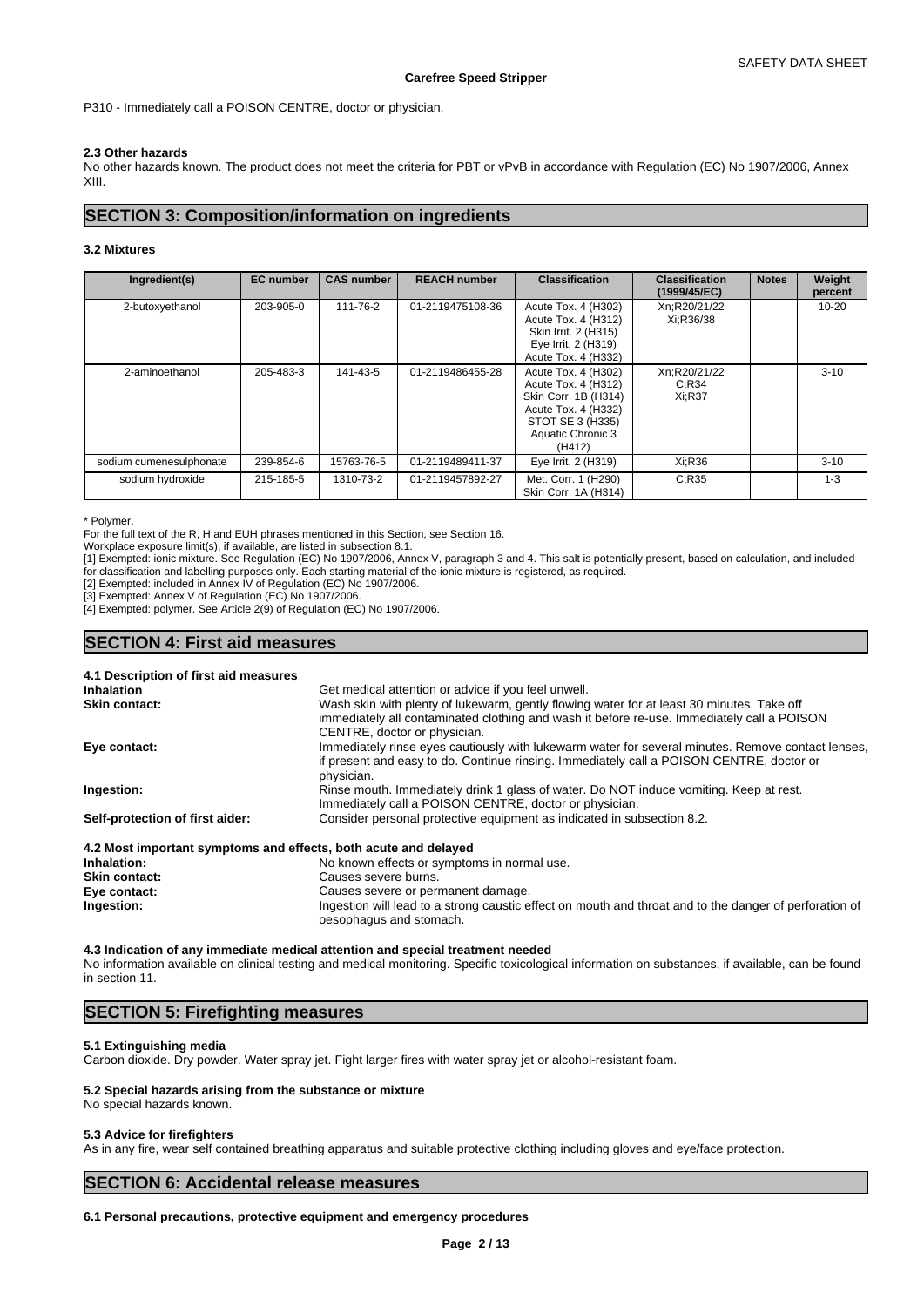Ensure adequate ventilation. Do not breathe dust or vapour. Wear suitable protective clothing, gloves and eye/face protection.

#### **6.2 Environmental precautions**

Do not allow to enter drainage system, surface or ground water. Dilute with plenty of water.

#### **6.3 Methods and material for containment and cleaning up**

Use neutralising agent. Absorb with liquid-binding material (sand, diatomite, universal binders, sawdust). Ensure adequate ventilation.

#### **6.4 Reference to other sections**

For personal protective equipment see subsection 8.2. For disposal considerations see section 13.

# **SECTION 7: Handling and storage**

#### **7.1 Precautions for safe handling**

**Measures to prevent fire and explosions:**

No special precautions required.

### **Measures required to protect the environment:**

For environmental exposure controls see subsection 8.2.

#### **Advices on general occupational hygiene:**

Handle in accordance with good industrial hygiene and safety practice. Keep away from food, drink and animal feeding stuffs. Do not mix with other products unless adviced by Sealed Air. Wash hands before breaks and at the end of workday. Wash face, hands and any exposed skin thoroughly after handling. Take off immediately all contaminated clothing. Wash contaminated clothing before reuse. Use personal protective equipment as required. Avoid contact with skin and eyes. Do not breathe vapours. Use only with adequate ventilation.

#### **7.2 Conditions for safe storage, including any incompatibilities**

Store in accordance with local and national regulations. Keep only in original container. Store in a closed container. For conditions to avoid see subsection 10.4. For incompatible materials see subsection 10.5.

#### **7.3 Specific end use(s)**

No specific advice for end use available.

# **SECTION 8: Exposure controls/personal protection**

#### **8.1 Control parameters**

# **Workplace exposure limits**

Air limit values, if available:

| Ingredient(s)    | UK - Long term<br>value(s)     | UK - Short term<br>value(s)    |
|------------------|--------------------------------|--------------------------------|
| 2-butoxyethanol  | 25 ppm<br>123 ma/m $3$         | 50 ppm<br>246 mg/m $3$         |
| 2-aminoethanol   | ppm<br>$2.5$ mg/m <sup>3</sup> | 3 ppm<br>7.6 mg/m <sup>3</sup> |
| sodium hydroxide |                                | $2 \text{ mg/m}^3$             |

Biological limit values, if available:

Recommended monitoring procedures, if available:

Additional exposure limits under the conditions of use, if available:

#### **DNEL/DMEL and PNEC values**

#### **Human exposure**  $\text{C}$

| <b>DIVEL ORAL OXPOODIO</b><br>$\frac{1}{2}$ |                               |                                         |                              |                                 |
|---------------------------------------------|-------------------------------|-----------------------------------------|------------------------------|---------------------------------|
| Ingredient(s)                               | Short term - Local<br>effects | <b>Short term - Systemic</b><br>effects | Long term - Local<br>effects | Long term - Systemic<br>effects |
| 2-butoxvethanol                             |                               | 13.4                                    |                              | 3.2                             |
| 2-aminoethanol                              |                               |                                         |                              | 3.75                            |
| sodium cumenesulphonate                     | No data available             | No data available                       | No data available            | No data available               |
| sodium hydroxide                            |                               |                                         |                              |                                 |

DNEL dermal exposure - Worker

| Ingredient(s)           | <b>Short term - Local</b><br>effects | <b>Short term - Systemic</b><br>effects (mg/kg bw) | Long term - Local<br>effects | <b>I Long term - Systemic</b><br>effects (mg/kg bw) |
|-------------------------|--------------------------------------|----------------------------------------------------|------------------------------|-----------------------------------------------------|
| 2-butoxvethanol         | No data available                    | 89                                                 | No data available            |                                                     |
| 2-aminoethanol          | No data available                    |                                                    | No data available            |                                                     |
| sodium cumenesulphonate | No data available                    | No data available                                  | No data available            | No data available                                   |
| sodium hvdroxide        | 2 %                                  |                                                    | No data available            |                                                     |

DNEL dermal exposure - Consumer

| Ingredient(s)   | <b>Short term - Local</b><br>effects | Short term - Systemic<br>effects (mg/kg bw) | Long term - Local<br>effects | I Long term - Systemic I<br>effects (mg/kg bw) |  |
|-----------------|--------------------------------------|---------------------------------------------|------------------------------|------------------------------------------------|--|
| 2-butoxyethanol | No data available                    | 44.5                                        | No data available            | 38                                             |  |
| 2-aminoethanol  | No data available                    |                                             | No data available            | 0.24                                           |  |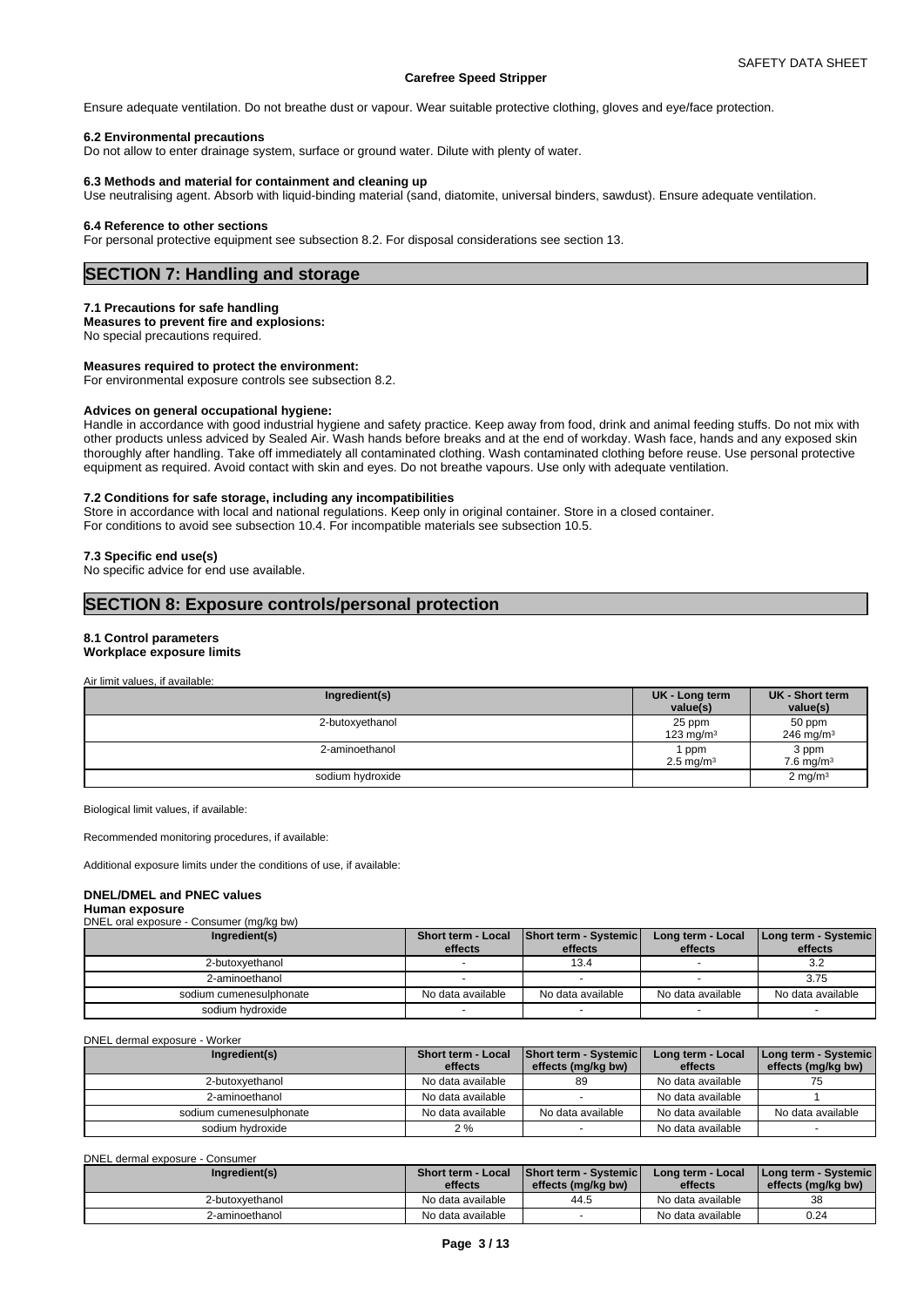| i cumenesulphonate<br>sodium | available<br>No data | a available<br>data<br>- No | No data available             | No data available |
|------------------------------|----------------------|-----------------------------|-------------------------------|-------------------|
| sodium<br>hydroxide          | 70                   |                             | ₩<br>ı available<br>data<br>v |                   |

| DNEL inhalatory exposure - Worker (mg/m <sup>3</sup> ) |  |
|--------------------------------------------------------|--|
|                                                        |  |

| Ingredient(s)           | Short term - Local | Short term - Systemic | Long term - Local | Long term - Systemic |
|-------------------------|--------------------|-----------------------|-------------------|----------------------|
|                         | effects            | effects               | effects           | effects              |
| 2-butoxvethanol         | 246                | 663                   |                   | 98                   |
| 2-aminoethanol          |                    |                       | 3.3               | 3.3                  |
| sodium cumenesulphonate | No data available  | No data available     | No data available | No data available    |
| sodium hvdroxide        |                    |                       |                   |                      |

| DNEL inhalatory exposure - Consumer (mg/m <sup>3</sup> ) |                               |                                         |                              |                                   |
|----------------------------------------------------------|-------------------------------|-----------------------------------------|------------------------------|-----------------------------------|
| Ingredient(s)                                            | Short term - Local<br>effects | <b>Short term - Systemic</b><br>effects | Long term - Local<br>effects | Long term - Systemic  <br>effects |
| 2-butoxvethanol                                          | 123                           | 426                                     |                              | 49                                |
| 2-aminoethanol                                           |                               |                                         |                              |                                   |
| sodium cumenesulphonate                                  | No data available             | No data available                       | No data available            | No data available                 |
| sodium hydroxide                                         |                               |                                         |                              |                                   |

# **Environmental exposure** Environmental exposure - PNEC

| Ingredient(s)           | (mg/l)            | Surface water, fresh Surface water, marine<br>(mg/l) | Intermittent (mg/l) | Sewage treatment<br>plant (mg/l) |
|-------------------------|-------------------|------------------------------------------------------|---------------------|----------------------------------|
| 2-butoxvethanol         | 8.8               | 0.88                                                 |                     | 463                              |
| 2-aminoethanol          | 0.085             | 0.0085                                               | 0.025               | 100                              |
| sodium cumenesulphonate | No data available | No data available                                    | No data available   | No data available                |
| sodium hydroxide        |                   |                                                      |                     |                                  |

| Environmental exposure - PNEC, continued |                                   |                             |                   |                   |
|------------------------------------------|-----------------------------------|-----------------------------|-------------------|-------------------|
| Ingredient(s)                            | Sediment, freshwater  <br>(mg/kg) | Sediment, marine<br>(mg/kg) | Soil (mg/kg)      | Air ( $mg/m3$ )   |
| 2-butoxvethanol                          | 34.6                              | 3.46                        | 3.13              |                   |
| 2-aminoethanol                           | 0.425                             | 0.0425                      | 0.035             | 0.025             |
| sodium cumenesulphonate                  | No data available                 | No data available           | No data available | No data available |
| sodium hydroxide                         |                                   |                             |                   |                   |

# **8.2 Exposure controls**

*The following information applies for the uses indicated in subsection 1.2. If available, please refer to the product information sheet for application and handling instructions. Normal use conditions are assumed for this section.*

*Recommended safety measures for handling the undiluted product: Covering activities such as filling and transfer of product to application equipment, flasks or buckets*

| Appropriate engineering controls:<br>Appropriate organisational controls:          | If the product is diluted by using specific dosing systems with no risk of splashes or direct skin<br>contact, the personal protection equipment as described in this section is not required. Where<br>possible: use in automated/closed system and cover open containers. Transport over pipes. Filling<br>with automatic systems. Use tools for manual handling of product.<br>Avoid direct contact and/or splashes where possible. Train personnel. |
|------------------------------------------------------------------------------------|---------------------------------------------------------------------------------------------------------------------------------------------------------------------------------------------------------------------------------------------------------------------------------------------------------------------------------------------------------------------------------------------------------------------------------------------------------|
|                                                                                    |                                                                                                                                                                                                                                                                                                                                                                                                                                                         |
| Personal protective equipment<br>Eye / face protection:<br><b>Hand protection:</b> | Safety glasses or goggles (EN 166).<br>Chemical-resistant protective gloves (EN 374).<br>Verify instructions regarding permeability and breakthrough time, as provided by the gloves<br>supplier.                                                                                                                                                                                                                                                       |
|                                                                                    | Consider specific local use conditions, such as risk of splashes, cuts, contact time and temperature.                                                                                                                                                                                                                                                                                                                                                   |
|                                                                                    | Suggested gloves for prolonged contact:<br>Material: butyl rubber<br>Penetration time: $>=$ 480 min<br>Material thickness: $>= 0.7$ mm                                                                                                                                                                                                                                                                                                                  |
|                                                                                    | Suggested gloves for protection against splashes:<br>Material: nitrile rubber<br>Penetration time: $>=$ 30 min<br>Material thickness: $>= 0.4$ mm                                                                                                                                                                                                                                                                                                       |
|                                                                                    | In consultation with the supplier of protective gloves a different type providing similar protection may<br>be chosen.                                                                                                                                                                                                                                                                                                                                  |
| <b>Body protection:</b>                                                            | Wear chemical-resistant clothing and boots in case direct dermal exposure and/or splashes may                                                                                                                                                                                                                                                                                                                                                           |
| <b>Respiratory protection:</b>                                                     | occur.<br>Respiratory protection is not normally required. However, inhalation of vapour, spray, gas or<br>aerosols should be avoided.                                                                                                                                                                                                                                                                                                                  |
| <b>Environmental exposure controls:</b>                                            | Should not reach sewage water or drainage ditch undiluted or unneutralised.                                                                                                                                                                                                                                                                                                                                                                             |
|                                                                                    |                                                                                                                                                                                                                                                                                                                                                                                                                                                         |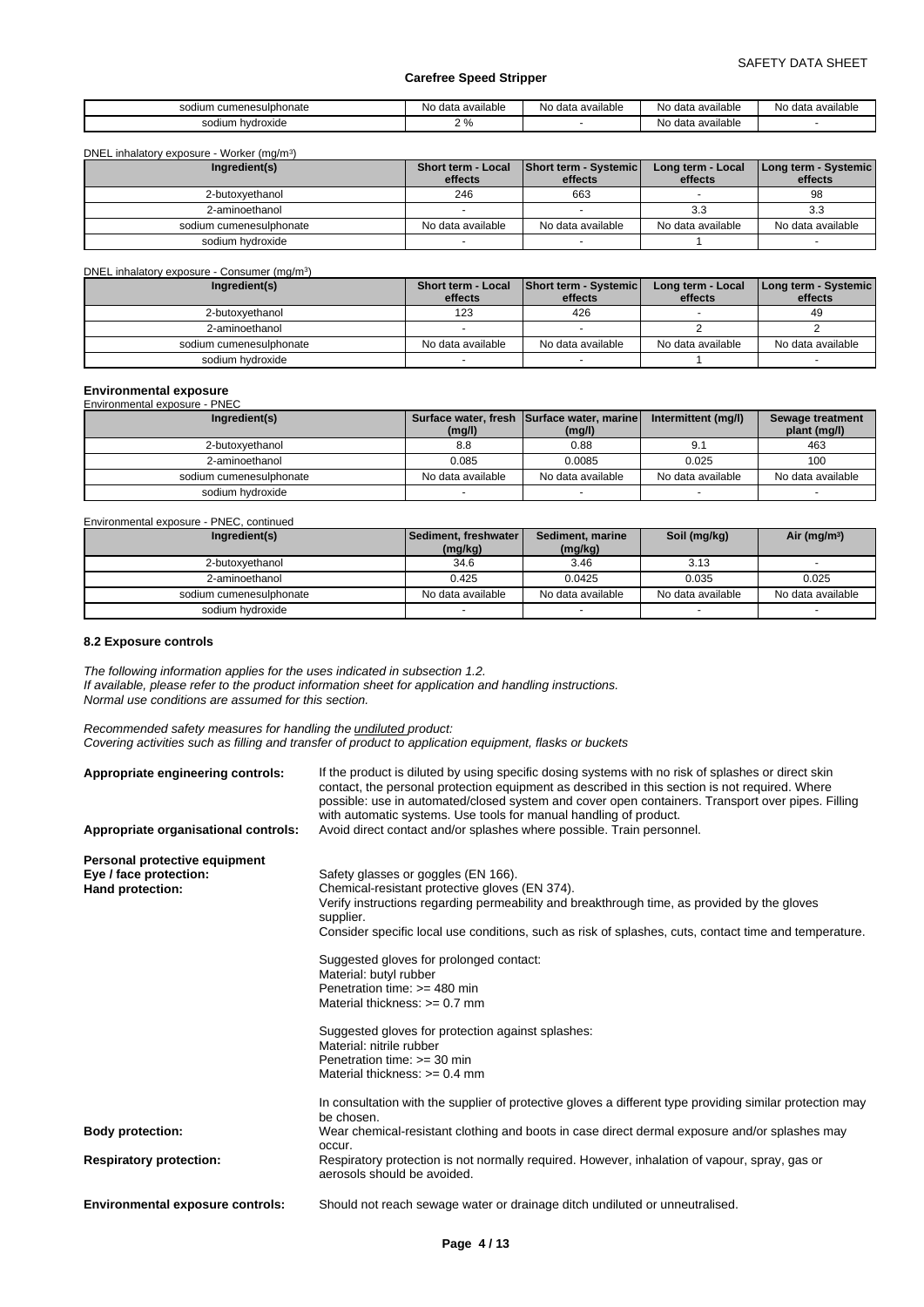*Recommended safety measures for handling the diluted product:*

**Recommended maximum concentration (%):** 25

| Appropriate engineering controls:<br>Appropriate organisational controls: | No special requirements under normal use conditions.<br>Avoid direct contact and/or splashes where possible. Train personnel. |
|---------------------------------------------------------------------------|-------------------------------------------------------------------------------------------------------------------------------|
| Personal protective equipment                                             |                                                                                                                               |
| Eye / face protection:<br>Hand protection:                                | No special requirements under normal use conditions.<br>Chemical-resistant protective gloves (EN 374).                        |
|                                                                           | Verify instructions regarding permeability and breakthrough time, as provided by the gloves<br>supplier.                      |
|                                                                           | Consider specific local use conditions, such as risk of splashes, cuts, contact time and temperature.                         |
|                                                                           | Suggested gloves for prolonged contact:                                                                                       |
|                                                                           | Material: butyl rubber                                                                                                        |
|                                                                           | Penetration time: $>=$ 480 min<br>Material thickness: $>= 0.7$ mm                                                             |
|                                                                           |                                                                                                                               |
|                                                                           | Suggested gloves for protection against splashes:                                                                             |
|                                                                           | Material: nitrile rubber<br>Penetration time: $>=$ 30 min                                                                     |
|                                                                           | Material thickness: $>= 0.4$ mm                                                                                               |
|                                                                           |                                                                                                                               |
|                                                                           | In consultation with the supplier of protective gloves a different type providing similar protection may<br>be chosen.        |
| <b>Body protection:</b>                                                   | No special requirements under normal use conditions.                                                                          |
| <b>Respiratory protection:</b>                                            | No special requirements under normal use conditions.                                                                          |
| <b>Environmental exposure controls:</b>                                   | No special requirements under normal use conditions.                                                                          |
|                                                                           |                                                                                                                               |

# **SECTION 9: Physical and chemical properties**

**9.1 Information on basic physical and chemical properties**

*Information in this section refers to the product, unless it is specifically stated that substance data is listed*

**Method / remark**

**Physical State:** Liquid **Colour:** Clear, Pale, Yellow **Odour:** Slightly perfumed **Odour threshold:** Not applicable **pH:** > 12 (neat) **Melting point/freezing point (°C):** Not determined **Initial boiling point and boiling range (°C):** Not determined

Substance data, boiling point

| Ingredient(s)           | Value             | Method           | Atmospheric pressure |  |
|-------------------------|-------------------|------------------|----------------------|--|
|                         | $(^{\circ}C)$     |                  | (hPa)                |  |
| 2-butoxyethanol         | 168-172           | Method not given | 1013                 |  |
| 2-aminoethanol          | 169-171           | Method not given | 1013                 |  |
| sodium cumenesulphonate | No data available |                  |                      |  |
| sodium hydroxide        | >990              | Method not given |                      |  |

**Method / remark**

**Flash point (°C):** Not applicable. **Sustained combustion:** Not determined **Evaporation rate:** Not determined **Flammability (solid, gas):** Not determined **Upper/lower flammability limit (%):** Not determined

Substance data, flammability or explosive limits, if available:

| Ingredient(s)   | <b>Lower limit</b><br>(% vol) | <b>Upper limit</b><br>(% vol) |
|-----------------|-------------------------------|-------------------------------|
| 2-butoxyethanol | . .                           | 0.6                           |
| 2-aminoethanol  | -0.4                          | $\sim$                        |

# **Method / remark**

**Vapour pressure:** Not determined

| Substance data, vapour pressure |               |                  |                     |
|---------------------------------|---------------|------------------|---------------------|
| Ingredient(s)                   | Value<br>(Pa) | <b>Method</b>    | Temperature<br>(°C) |
| 2-butoxvethanol                 | 89            | Method not given | 20                  |
| 2-aminoethanol                  | 50            | Method not given | 20                  |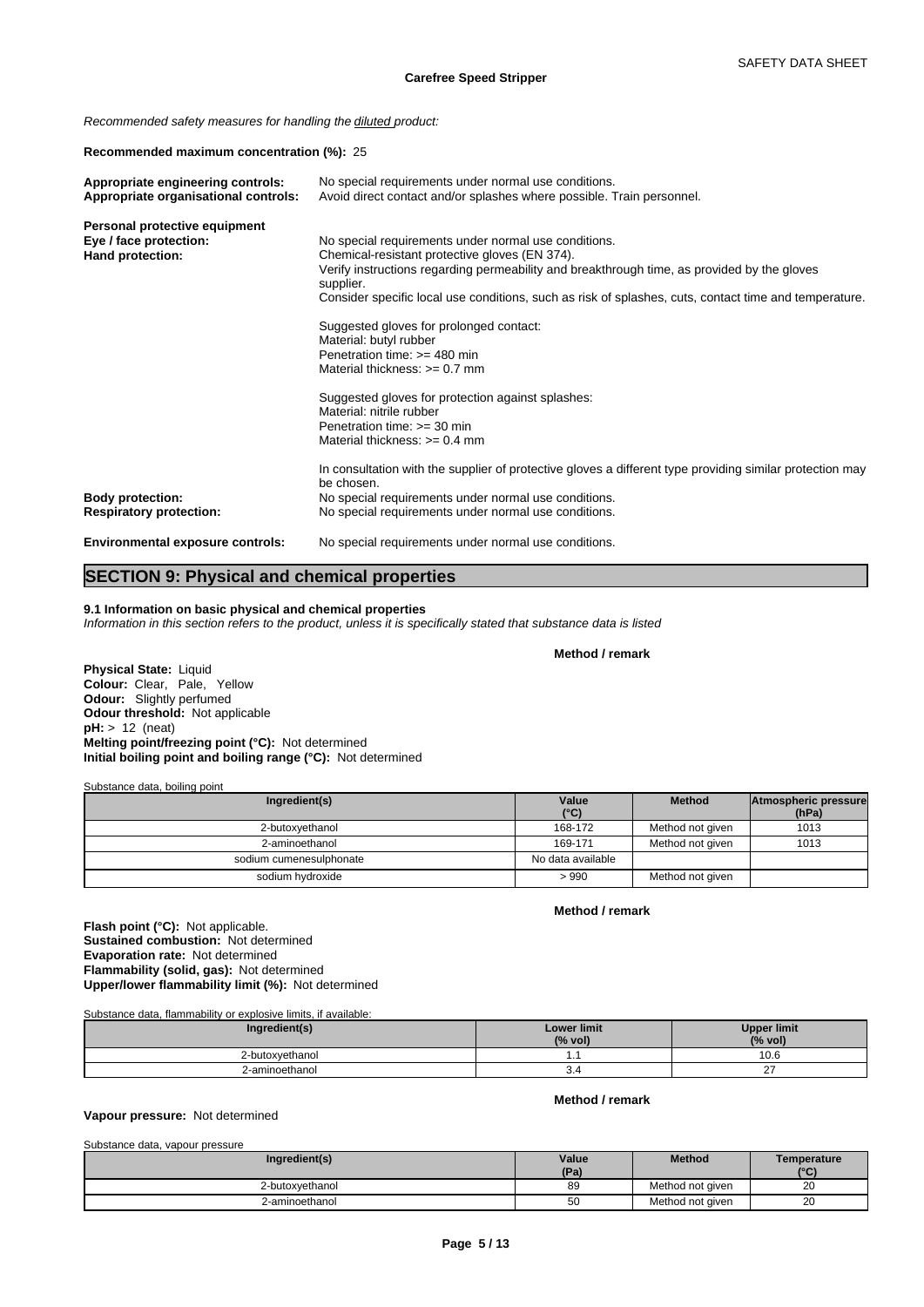| i cumenesulphonate.<br>odium | <br>data available<br>NO ( |                                       |                        |
|------------------------------|----------------------------|---------------------------------------|------------------------|
| sodium<br>hydroxide          | 1330                       | _____<br>not given<br>≞∘tn∩r⊷<br>$-1$ | $\sim$<br>∠∪<br>$\sim$ |

### **Method / remark**

#### **Solubility in / Miscibility with Water: Fully miscible Vapour density:** Not determined Relative density: 1.04 g/cm<sup>3</sup> (20 °C)

Substance data, solubility in water

| Ingredient(s)           | Value<br>(g/l) | <b>Method</b>    | Temperature<br>$(^{\circ}C)$ |
|-------------------------|----------------|------------------|------------------------------|
| 2-butoxvethanol         | Soluble        | Method not given | 20                           |
| 2-aminoethanol          | 1000           | Method not given | 20                           |
| sodium cumenesulphonate | 493 Soluble    | Method not given | 20                           |
| sodium hvdroxide        | 1000           | Method not given | 20                           |

Substance data, partition coefficient n-octanol/water (log Kow): see subsection 12.3

**Decomposition temperature:** Not determined **Autoignition temperature:** Not determined **Viscosity:** Not determined **Explosive properties:** Not explosive. **Oxidising properties:** Not oxidising

#### **9.2 Other information**

**Surface tension (N/m):** Not determined **Corrosion to metals:** Not corrosive Weight of evidence

Substance data, dissociation constant, if available:

# **SECTION 10: Stability and reactivity**

#### **10.1 Reactivity**

No reactivity hazards known under normal storage and use conditions.

#### **10.2 Chemical stability**

Stable under normal storage and use conditions.

#### **10.3 Possibility of hazardous reactions**

No hazardous reactions known under normal storage and use conditions.

# **10.4 Conditions to avoid**

None known under normal storage and use conditions.

#### **10.5 Incompatible materials**

Reacts with acids.

#### **10.6 Hazardous decomposition products**

None known under normal storage and use conditions.

# **SECTION 11: Toxicological information**

#### **11.1 Information on toxicological effects**

Mixture data:

**Relevant calculated ATE(s):**

Substance data, where relevant and available, are listed below.

#### **Acute toxicity** Acute oral toxicity

| Ingredient(s)           | Endpoint  | Value<br>(mg/kg)     | <b>Species</b> | <b>Method</b>     | <b>Exposure</b><br>time (h) |
|-------------------------|-----------|----------------------|----------------|-------------------|-----------------------------|
| 2-butoxyethanol         | $LD_{50}$ | 1746                 | Rat            | Method not given  |                             |
| 2-aminoethanol          | $LD_{50}$ | 1515                 | Rat            | OECD 401 (EU B.1) |                             |
| sodium cumenesulphonate | $LD_{50}$ | >7000                | Rat            | Method not given  |                             |
| sodium hydroxide        |           | No data<br>available |                |                   |                             |

Acute dermal toxicity

| Ingredient(s) | ∠ndpoint | Value   | <b>Species</b> | <b>Method</b> | $x$ posure |  |
|---------------|----------|---------|----------------|---------------|------------|--|
|               |          | (mg/kg) |                |               | time (h)   |  |

**Method / remark**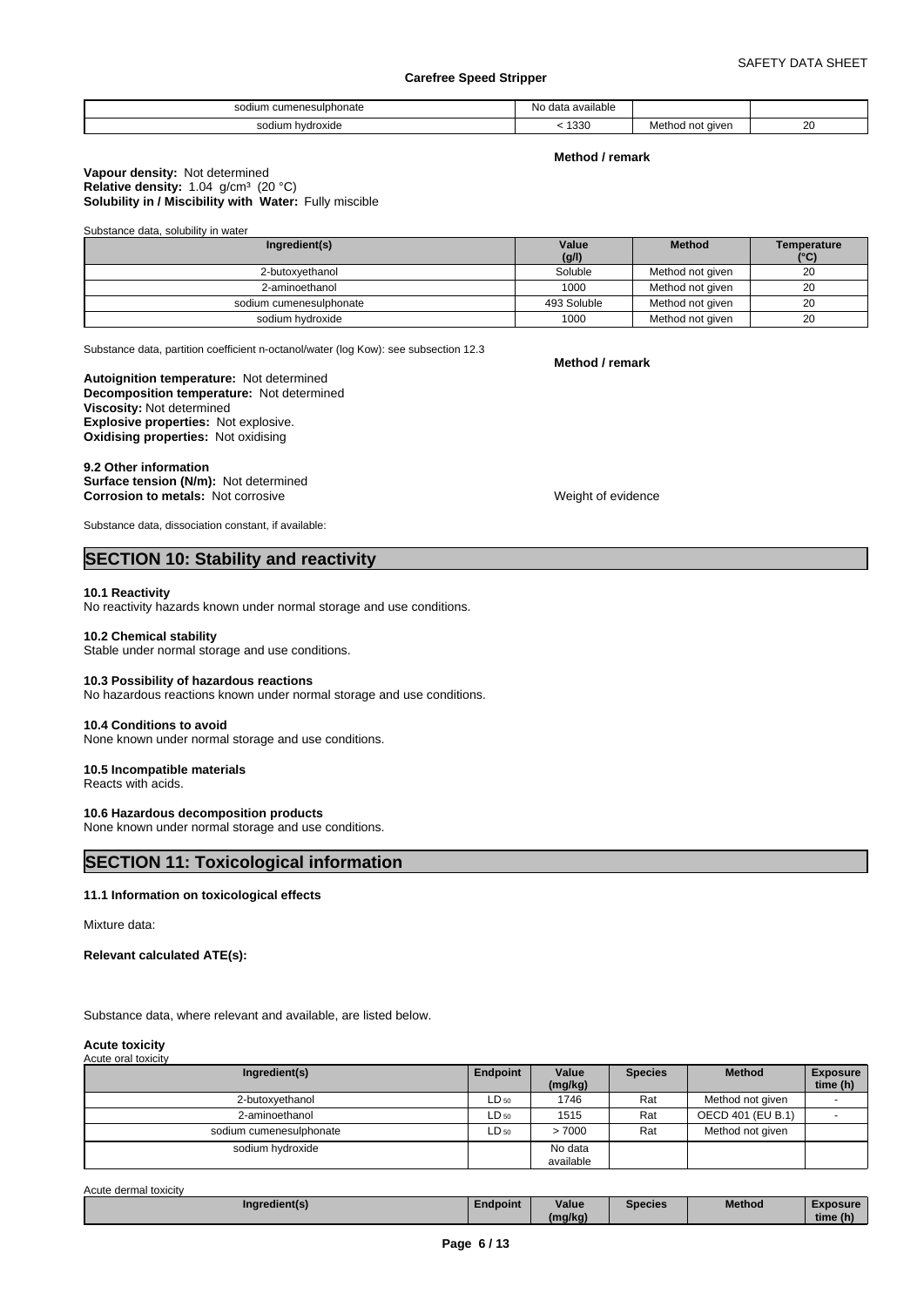| 2-butoxyethanol         | LD 50 | 6411                 |        | Method not given |  |
|-------------------------|-------|----------------------|--------|------------------|--|
| 2-aminoethanol          | LD 50 | 1025                 | Rabbit | Method not given |  |
| sodium cumenesulphonate | LD 50 | > 2000               | Rabbit | Method not given |  |
| sodium hvdroxide        |       | No data<br>available |        |                  |  |

Acute inhalative toxicity

| Ingredient(s)           | Endpoint  | Value<br>(mg/l)          | <b>Species</b> | <b>Method</b>      | <b>Exposure</b><br>time (h) |
|-------------------------|-----------|--------------------------|----------------|--------------------|-----------------------------|
| 2-butoxyethanol         | $LC_{50}$ | $> 2$ (mist)             | Rat            | Method not given   |                             |
| 2-aminoethanol          |           | No mortality<br>observed | Rat            | Non guideline test | 6                           |
| sodium cumenesulphonate |           | No data<br>available     |                |                    |                             |
| sodium hydroxide        |           | No data<br>available     |                |                    |                             |

# **Irritation and corrosivity** Skin irritation and corrosivity

| <u> SINI IIIKUNGI UITU VOITOOITIV</u> |              |                |                   |                      |
|---------------------------------------|--------------|----------------|-------------------|----------------------|
| Ingredient(s)                         | Result       | <b>Species</b> | <b>Method</b>     | <b>Exposure time</b> |
| 2-butoxyethanol                       | Irritant     | Rabbit         | Method not given  |                      |
| 2-aminoethanol                        | Corrosive    | Rabbit         | OECD 404 (EU B.4) |                      |
| sodium cumenesulphonate               | Not irritant | Rabbit         | OECD 404 (EU B.4) |                      |
| sodium hydroxide                      | Corrosive    | Rabbit         | Method not given  |                      |

Eye irritation and corrosivity

| Ingredient(s)           | Result        | <b>Species</b> | <b>Method</b>     | <b>Exposure time</b> |
|-------------------------|---------------|----------------|-------------------|----------------------|
| 2-butoxyethanol         | Irritant      | Rabbit         | OECD 405 (EU B.5) |                      |
| 2-aminoethanol          | Severe damage | Rabbit         | OECD 405 (EU B.5) |                      |
| sodium cumenesulphonate | Irritant      | Rabbit         | OECD 405 (EU B.5) |                      |
| sodium hvdroxide        | Corrosive     | Rabbit         | Method not given  |                      |

Respiratory tract irritation and corrosivity

| Ingredient(s)           | Result                             | <b>Species</b> | <b>Method</b>    | <b>Exposure time</b> |
|-------------------------|------------------------------------|----------------|------------------|----------------------|
| 2-butoxyethanol         | No data available                  |                |                  |                      |
| 2-aminoethanol          | Irritating to<br>respiratory tract |                | Method not given |                      |
| sodium cumenesulphonate | No data available                  |                |                  |                      |
| sodium hydroxide        | No data available                  |                |                  |                      |

# **Sensitisation**

| Sensitisation by skin contact |                 |                |                                    |                          |  |  |  |
|-------------------------------|-----------------|----------------|------------------------------------|--------------------------|--|--|--|
| Ingredient(s)                 | <b>Result</b>   | <b>Species</b> | <b>Method</b>                      | <b>Exposure time (h)</b> |  |  |  |
| 2-butoxyethanol               | Not sensitising | Guinea pig     | OECD 406 (EU B.6) /<br><b>GPMT</b> |                          |  |  |  |
| 2-aminoethanol                | Not sensitising | Guinea pig     | OECD 406 (EU B.6) /<br><b>GPMT</b> |                          |  |  |  |
| sodium cumenesulphonate       | Not sensitising | Guinea pig     | OECD 406 (EU B.6) /<br><b>GPMT</b> |                          |  |  |  |
| sodium hydroxide              | Not sensitising |                | Human repeated patch<br>test       |                          |  |  |  |

# Sensitisation by inhalation

| Ingredient(s)           | Result            | <b>Species</b> | <b>Method</b> | <b>Exposure time</b> |
|-------------------------|-------------------|----------------|---------------|----------------------|
| 2-butoxvethanol         | No data available |                |               |                      |
| 2-aminoethanol          | No data available |                |               |                      |
| sodium cumenesulphonate | No data available |                |               |                      |
| sodium hydroxide        | No data available |                |               |                      |

# **CMR effects (carcinogenicity, mutagenicity and toxicity for reproduction)** Mutagenicity

| Ingredient(s)           | Result (in-vitro)                                      | <b>Method</b><br>(in-vitro)                                         | <b>Result (in-vivo)</b>                                                | <b>Method</b><br>(in-vivo)                                 |
|-------------------------|--------------------------------------------------------|---------------------------------------------------------------------|------------------------------------------------------------------------|------------------------------------------------------------|
| 2-butoxyethanol         | No evidence for mutagenicity, negative<br>test results | B.12/13                                                             | IOECD 471 (EUINo data available                                        |                                                            |
| 2-aminoethanol          | No evidence for mutagenicity, negative<br>test results | B.12/13) OECD test results<br>1473 OECD 4761<br>(Mouse<br>lymphoma) | <b>OECD 471 (EU No evidence for mutagenicity, negative</b>             | <b>OECD 474 (EU)</b><br>B.12                               |
| sodium cumenesulphonate | No evidence for mutagenicity, negative<br>test results | Method not<br>aiven                                                 | No evidence for mutagenicity, negative<br>test results                 | <b>OECD 474 (EU)</b><br>B.12)                              |
| sodium hydroxide        | No evidence for mutagenicity, negative<br>test results | on rat<br>hepatocytes<br>OECD 473                                   | DNA repair test No evidence for mutagenicity, negative<br>test results | <b>OECD 474 (EU)</b><br><b>B.12) OECD</b><br>475 (EU B.11) |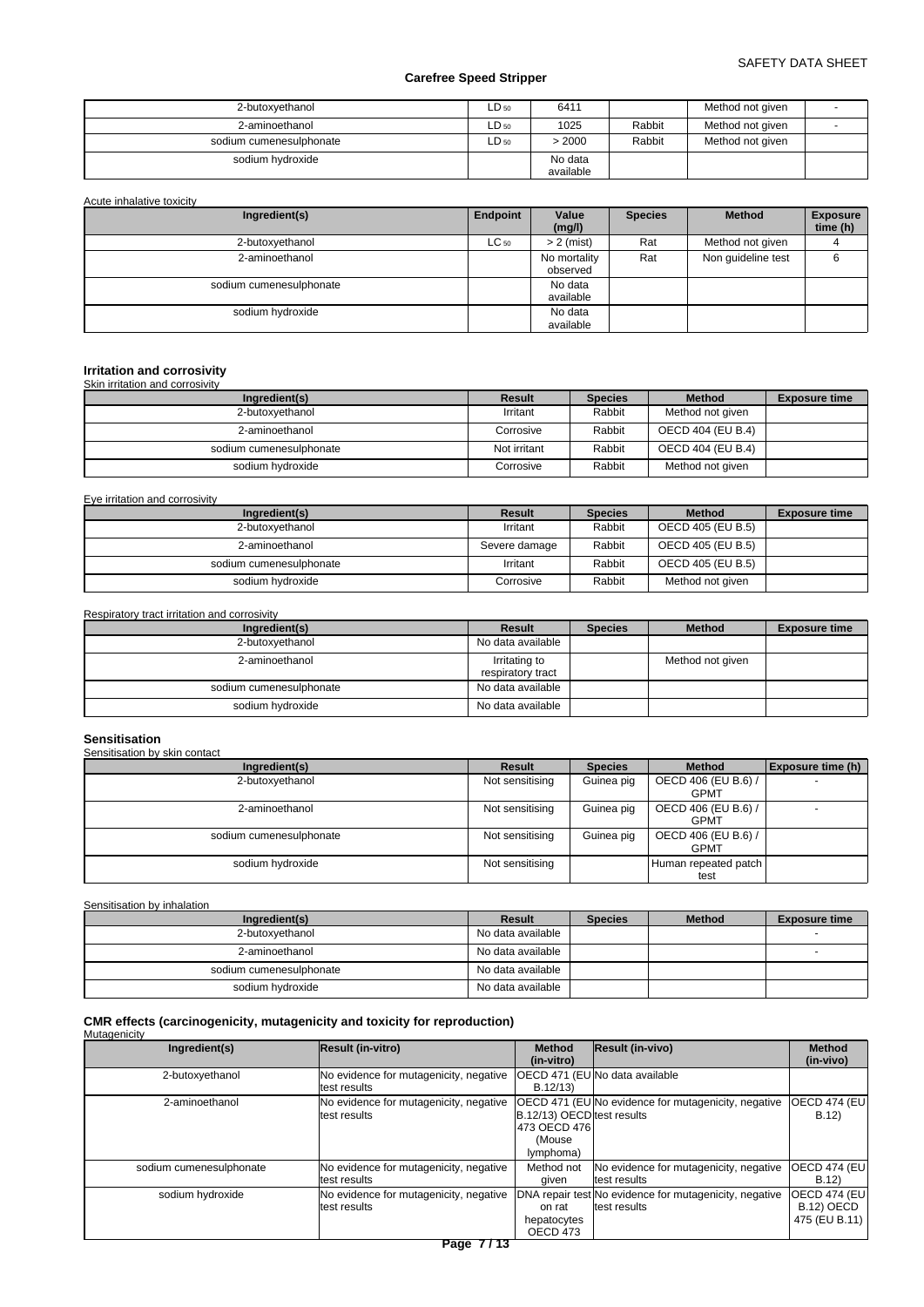**Carcinogenicity** 

| Ingredient(s)           | <b>Effect</b>                                          |
|-------------------------|--------------------------------------------------------|
| 2-butoxvethanol         | No evidence for carcinogenicity, negative test results |
| 2-aminoethanol          | No evidence for carcinogenicity, weight-of-evidence    |
| sodium cumenesulphonate | No evidence for carcinogenicity, negative test results |
| sodium hydroxide        | No evidence for carcinogenicity, weight-of-evidence    |

Toxicity for reproduction

| Ingredient(s)              | Endpoint     | <b>Specific effect</b> | Value<br>$(mg/kg$ bw/d) | <b>Species</b> | <b>Method</b>                  | <b>Exposure</b><br>time | <b>Remarks and other effects</b><br>reported                                                                              |
|----------------------------|--------------|------------------------|-------------------------|----------------|--------------------------------|-------------------------|---------------------------------------------------------------------------------------------------------------------------|
| 2-butoxyethanol            |              |                        | No data<br>available    |                |                                |                         |                                                                                                                           |
| 2-aminoethanol             | <b>NOAEL</b> | Developmental toxicity | >75                     | Rabbit         | OECD 414<br>(EU B.31),<br>oral |                         | $\left  6 - 15 \text{ day(s)} \right $ No evidence for developmental<br>toxicity No evidence for<br>reproductive toxicity |
| sodium<br>cumenesulphonate | <b>NOAEL</b> | Teratogenic effects    | >936                    | Rat            | Non guideline<br>test          |                         |                                                                                                                           |
| sodium hydroxide           |              |                        | No data<br>available    |                |                                |                         | No evidence for developmental<br>toxicity No evidence for<br>reproductive toxicity                                        |

# **Repeated dose toxicity** Sub-acute or sub-chronic oral toxicity

| <b>Oub abaic of sub criterie oral toxicity</b> |              |                       |                |                              |             |                                                             |
|------------------------------------------------|--------------|-----------------------|----------------|------------------------------|-------------|-------------------------------------------------------------|
| Ingredient(s)                                  | Endpoint     | Value<br>(mg/kg bw/d) | <b>Species</b> | <b>Method</b>                | time (days) | <b>Exposure   Specific effects and organs  </b><br>affected |
| 2-butoxyethanol                                |              | No data<br>available  |                |                              |             |                                                             |
| 2-aminoethanol                                 | <b>NOAEL</b> | 300                   | Rat            |                              | 75          |                                                             |
| sodium cumenesulphonate                        | <b>NOAEL</b> | 763                   | Rat            | <b>OECD 408 (EU)</b><br>B.26 |             |                                                             |
| sodium hydroxide                               |              | No data<br>available  |                |                              |             |                                                             |

# Sub-chronic dermal toxicity

| Ingredient(s)           | Endpoint | Value<br>(mg/kg bw/d) | <b>Species</b> | <b>Method</b> | time (days)              | <b>Exposure Specific effects and organs</b><br>affected |
|-------------------------|----------|-----------------------|----------------|---------------|--------------------------|---------------------------------------------------------|
| 2-butoxyethanol         |          | No data<br>available  |                |               | $\overline{\phantom{0}}$ |                                                         |
| 2-aminoethanol          |          | No data<br>available  |                |               | $\overline{\phantom{0}}$ |                                                         |
| sodium cumenesulphonate |          | No data<br>available  |                |               |                          |                                                         |
| sodium hydroxide        |          | No data<br>available  |                |               |                          |                                                         |

# Sub-chronic inhalation toxicity

| Ingredient(s)           | Endpoint | Value<br>(mg/kg bw/d) | <b>Species</b> | <b>Method</b> | time (days)              | <b>Exposure   Specific effects and organs  </b><br>affected |
|-------------------------|----------|-----------------------|----------------|---------------|--------------------------|-------------------------------------------------------------|
| 2-butoxyethanol         |          | No data<br>available  |                |               | $\overline{\phantom{0}}$ |                                                             |
| 2-aminoethanol          |          | No data<br>available  |                |               | $\overline{\phantom{0}}$ |                                                             |
| sodium cumenesulphonate |          | No data<br>available  |                |               |                          |                                                             |
| sodium hydroxide        |          | No data<br>available  |                |               |                          |                                                             |

Chronic toxicity

| Ingredient(s)              | <b>Exposure</b><br>route | <b>Endpoint</b> | Value<br>$\left \frac{\text{mg}}{\text{kg}}\right $ bw/d) | <b>Species</b> | <b>Method</b> | <b>Exposure</b><br>time | Specific effects and<br>organs affected | <b>Remark</b> |
|----------------------------|--------------------------|-----------------|-----------------------------------------------------------|----------------|---------------|-------------------------|-----------------------------------------|---------------|
| 2-butoxyethanol            |                          |                 | No data<br>available                                      |                |               |                         |                                         |               |
| 2-aminoethanol             |                          |                 | No data<br>available                                      |                |               |                         |                                         |               |
| sodium<br>cumenesulphonate |                          |                 | No data<br>available                                      |                |               |                         |                                         |               |
| sodium hydroxide           |                          |                 | No data<br>available                                      |                |               |                         |                                         |               |

# STOT-single exposure

| Ingredient(s)           | Affected organ(s)  |
|-------------------------|--------------------|
| 2-butoxyethanol         | No data available  |
| 2-aminoethanol          | No data available  |
| sodium cumenesulphonate | INo data available |
| sodium hydroxide        | No data available  |

# STOT-repeated exposure

| <b>CONCRETE</b><br>- recte |
|----------------------------|
| INo data available         |
| INo data available         |
| <b>B.L.ATA</b>             |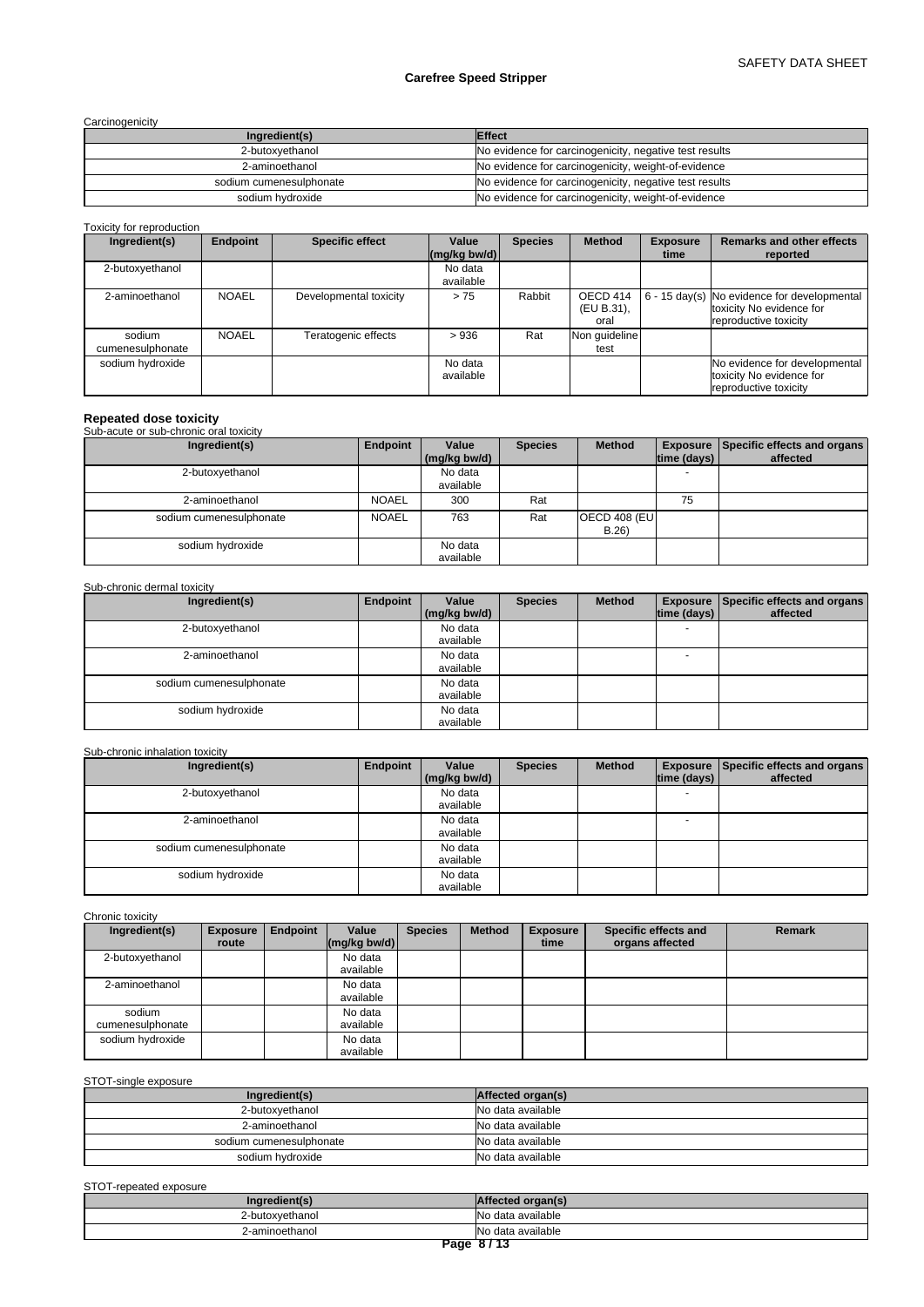| ı cumenesulphonate<br>soc<br>ıum<br>. | <br>available<br>INIC<br>data<br><br>.                        |
|---------------------------------------|---------------------------------------------------------------|
| sodium<br>hydroxide<br>.<br>.         | <br>≅ilable<br><b>N<sub>IO</sub></b><br>ava<br>data<br>.<br>. |

#### **Aspiration hazard**

Substances with an aspiration hazard (H304), if any, are listed in section 3. If relevant, see section 9 for dynamic viscosity and relative density of the product.

### **Potential adverse health effects and symptoms**

Effects and symptoms related to the product, if any, are listed in subsection 4.2.

# **SECTION 12: Ecological information**

# **12.1 Toxicity**

No data is available on the mixture.

Substance data, where relevant and available, are listed below

#### **Aquatic short-term toxicity** Aquatic short-term toxicity - fish

| waano short tonn toxioity<br> |           |                 |                    |                    |                             |
|-------------------------------|-----------|-----------------|--------------------|--------------------|-----------------------------|
| Ingredient(s)                 | Endpoint  | Value<br>(mg/l) | <b>Species</b>     | <b>Method</b>      | <b>Exposure</b><br>time (h) |
| 2-butoxvethanol               | $LC_{50}$ | >100            | Fish               | Method not given   | 96                          |
| 2-aminoethanol                | $LC_{50}$ | 349             | Cyprinus carpio    | (EC) 440/2008, C.1 | 96                          |
| sodium cumenesulphonate       | $LC_{50}$ | >1000           | Fish               | EPA-OPPTS          | 96                          |
| sodium hydroxide              | $LC_{50}$ | 35              | Various<br>species | Method not given   | 96                          |

| Aquatic short-term toxicity - crustacea |          |                 |                         |                  |                             |
|-----------------------------------------|----------|-----------------|-------------------------|------------------|-----------------------------|
| Ingredient(s)                           | Endpoint | Value<br>(mg/l) | <b>Species</b>          | <b>Method</b>    | <b>Exposure</b><br>time (h) |
| 2-butoxyethanol                         | EC 50    | >100            | Daphnia<br>magna Straus | Method not given | 24                          |
| 2-aminoethanol                          | EC 50    | 65              | Daphnia<br>magna Straus | OECD 202, static | 48                          |
| sodium cumenesulphonate                 | EC 50    | >100            | Daphnia<br>magna Straus | OECD 202         | 48                          |
| sodium hydroxide                        | EC 50    | 40.4            | Ceriodaphnia<br>sp.     | Method not given | 48                          |

#### Aquatic short-term toxicity - algae

| Ingredient(s)           | Endpoint    | Value<br>(mg/l) | <b>Species</b>                         | <b>Method</b>      | <b>Exposure</b><br>time (h) |
|-------------------------|-------------|-----------------|----------------------------------------|--------------------|-----------------------------|
| 2-butoxyethanol         | EC 50       | >100            | Not specified                          | Method not given   | 168                         |
| 2-aminoethanol          | <b>NOEC</b> |                 | Pseudokirchner<br>iella<br>subcapitata | OECD 201           | 72                          |
| sodium cumenesulphonate | EC 50       | > 230           | Not specified                          | <b>US-EPA 1994</b> | 96                          |
| sodium hydroxide        | EC 50       | 22              | Photobacteriu<br>m                     | Method not given   | 0.25                        |
|                         |             |                 | phosphoreum                            |                    |                             |

Aquatic short-term toxicity - marine species

| Ingredient(s)           | Endpoint | Value<br>(mg/l)      | <b>Species</b> | <b>Method</b> | <b>Exposure</b><br>time (days) |
|-------------------------|----------|----------------------|----------------|---------------|--------------------------------|
| 2-butoxyethanol         |          | No data<br>available |                |               |                                |
| 2-aminoethanol          |          | No data<br>available |                |               |                                |
| sodium cumenesulphonate |          | No data<br>available |                |               |                                |
| sodium hydroxide        |          | No data<br>available |                |               |                                |

Impact on sewage plants - toxicity to bacteria

| Ingredient(s)           | Endpoint             | Value<br>(mg/l)      | <b>Inoculum</b>       | <b>Method</b>                             | <b>Exposure</b><br>time |
|-------------------------|----------------------|----------------------|-----------------------|-------------------------------------------|-------------------------|
| 2-butoxyethanol         | EC <sub>o</sub>      | 700                  | Pseudomonas<br>putida | Method not given                          | 16 hour(s)              |
| 2-aminoethanol          | EC 50                | >1000                | Activated<br>sludge   | DIN EN ISO<br>8192-OECD<br>209-88/302/EEC | 3 hour(s)               |
| sodium cumenesulphonate | $Er$ C <sub>50</sub> | >1000                | Bacteria              | OECD 209                                  | 3 hour(s)               |
| sodium hydroxide        |                      | No data<br>available |                       |                                           |                         |

#### **Aquatic long-term toxicity** Aquatic long-term toxicity - fish

| Ingredient(s)                       | Endpoint | Value<br>(ma/l) | Species | <b>Method</b> | Exposure<br>time | <b>Effects observed</b> |  |  |  |
|-------------------------------------|----------|-----------------|---------|---------------|------------------|-------------------------|--|--|--|
| $\overline{\phantom{0}}$<br>- - - - |          |                 |         |               |                  |                         |  |  |  |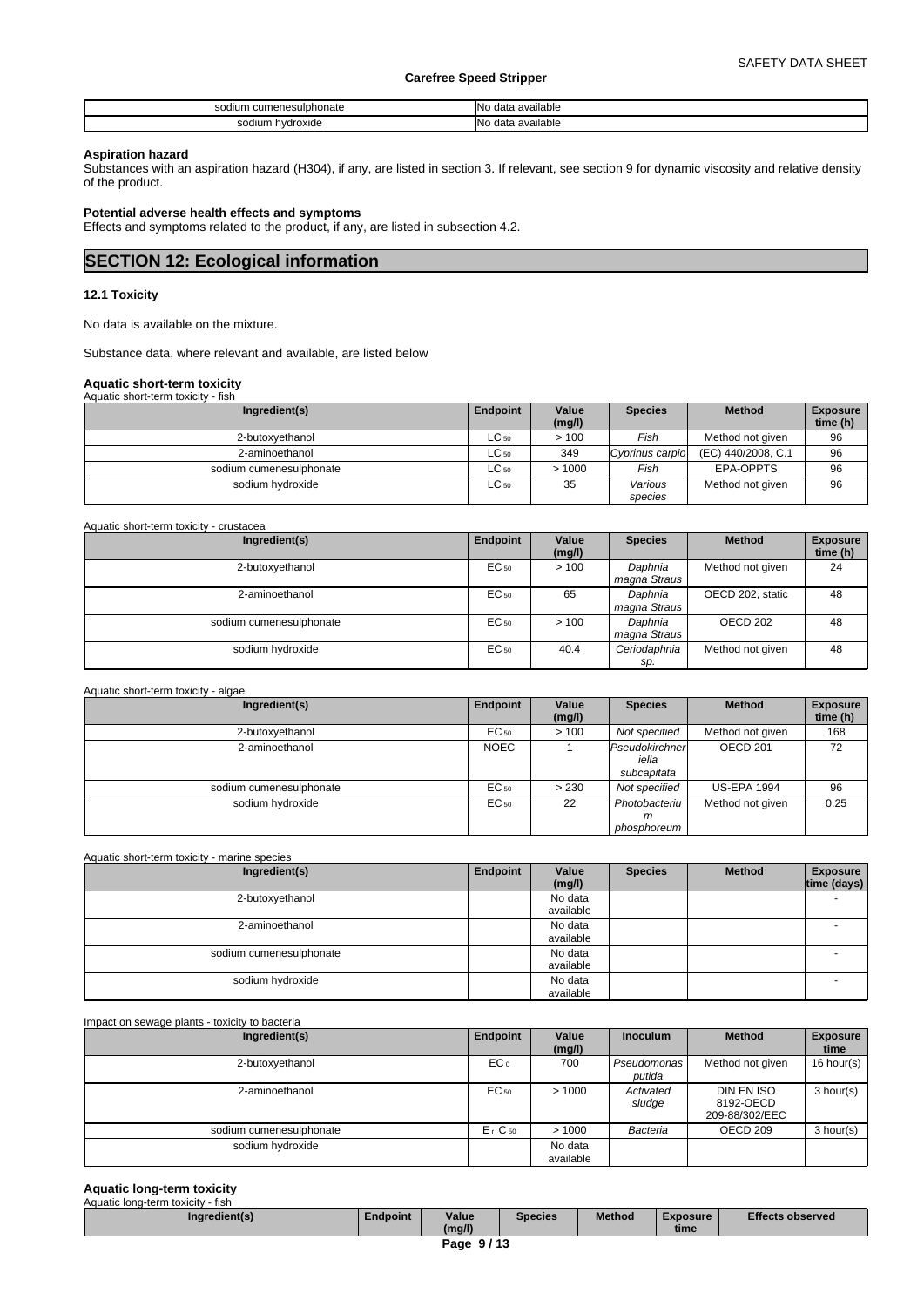| 2-butoxyethanol         |             | No data<br>available |                 |          |                     |  |
|-------------------------|-------------|----------------------|-----------------|----------|---------------------|--|
| 2-aminoethanol          | <b>NOEC</b> | 1.2                  | Oryzias latipes | OECD 210 | $30 \text{ day}(s)$ |  |
| sodium cumenesulphonate |             | No data<br>available |                 |          |                     |  |
| sodium hydroxide        |             | No data<br>available |                 |          |                     |  |

### Aquatic long-term toxicity - crustacea

| Ingredient(s)           | Endpoint    | Value<br>(mg/l)      | <b>Species</b>   | <b>Method</b> | <b>Exposure</b><br>time | <b>Effects observed</b> |
|-------------------------|-------------|----------------------|------------------|---------------|-------------------------|-------------------------|
| 2-butoxyethanol         |             | No data<br>available |                  |               |                         |                         |
| 2-aminoethanol          | <b>NOEC</b> | 0.85                 | Daphnia<br>maqna | OECD 211      | $21 \text{ day}(s)$     |                         |
| sodium cumenesulphonate |             | No data<br>available |                  |               |                         |                         |
| sodium hydroxide        |             | No data<br>available |                  |               |                         |                         |

### Aquatic toxicity to other aquatic benthic organisms, including sediment-dwelling organisms, if available:

| Ingredient(s)           | Endpoint | Value<br>(mg/kg dw<br>sediment) | <b>Species</b> | <b>Method</b> | <b>Exposure</b><br> time (days) | <b>Effects observed</b> |
|-------------------------|----------|---------------------------------|----------------|---------------|---------------------------------|-------------------------|
| 2-butoxyethanol         |          | No data<br>available            |                |               | $\overline{\phantom{0}}$        |                         |
| 2-aminoethanol          |          | No data<br>available            |                |               | $\overline{\phantom{0}}$        |                         |
| sodium cumenesulphonate |          | No data<br>available            |                |               | $\overline{\phantom{0}}$        |                         |
| sodium hydroxide        |          | No data<br>available            |                |               |                                 |                         |

#### **Terrestrial toxicity**

Terrestrial toxicity - soil invertebrates, including earthworms, if available:

| Ingredient(s)           | Endpoint | Value<br>(mg/kg dw<br>soil) | <b>Species</b> | <b>Method</b> | <b>Exposure</b><br> time (days) | <b>Effects observed</b> |
|-------------------------|----------|-----------------------------|----------------|---------------|---------------------------------|-------------------------|
| 2-butoxyethanol         |          | No data<br>available        |                |               | $\overline{\phantom{a}}$        |                         |
| 2-aminoethanol          |          | No data<br>available        |                |               | - -                             |                         |
| sodium cumenesulphonate |          | No data<br>available        |                |               | $\overline{\phantom{a}}$        |                         |
| sodium hydroxide        |          | No data<br>available        |                |               | $\overline{a}$                  |                         |

# Terrestrial toxicity - plants, if available:

| Ingredient(s)           | Endpoint | Value<br>(mg/kg dw<br>soil) | <b>Species</b> | <b>Method</b> | <b>Exposure</b><br>$ time$ (days) $ $ | <b>Effects observed</b> |
|-------------------------|----------|-----------------------------|----------------|---------------|---------------------------------------|-------------------------|
| 2-butoxyethanol         |          | No data<br>available        |                |               |                                       |                         |
| 2-aminoethanol          |          | No data<br>available        |                |               | $\sim$                                |                         |
| sodium cumenesulphonate |          | No data<br>available        |                |               |                                       |                         |
| sodium hydroxide        |          | No data<br>available        |                |               | $\overline{a}$                        |                         |

# Terrestrial toxicity - birds, if available:

| Ingredient(s)           | Endpoint | Value                | <b>Species</b> | <b>Method</b> | <b>Exposure</b><br>$ time$ (days) $ $ | <b>Effects observed</b> |
|-------------------------|----------|----------------------|----------------|---------------|---------------------------------------|-------------------------|
| 2-butoxyethanol         |          | No data<br>available |                |               |                                       |                         |
| 2-aminoethanol          |          | No data<br>available |                |               | $\overline{\phantom{0}}$              |                         |
| sodium cumenesulphonate |          | No data<br>available |                |               | $\overline{\phantom{0}}$              |                         |
| sodium hydroxide        |          | No data<br>available |                |               | $\sim$                                |                         |

# Terrestrial toxicity - beneficial insects, if available:

| Ingredient(s)           | Endpoint | Value<br>(mg/kg dw<br>soil)             | <b>Species</b> | <b>Method</b> | <b>Exposure</b><br> time (days) | <b>Effects observed</b> |
|-------------------------|----------|-----------------------------------------|----------------|---------------|---------------------------------|-------------------------|
| 2-butoxyethanol         |          | No data<br>available                    |                |               |                                 |                         |
| 2-aminoethanol          |          | No data<br>available                    |                |               |                                 |                         |
| sodium cumenesulphonate |          | No data<br>available                    |                |               |                                 |                         |
| sodium hydroxide        |          | No data<br>$\frac{1}{2}$ Ragebite0 / 13 |                |               |                                 |                         |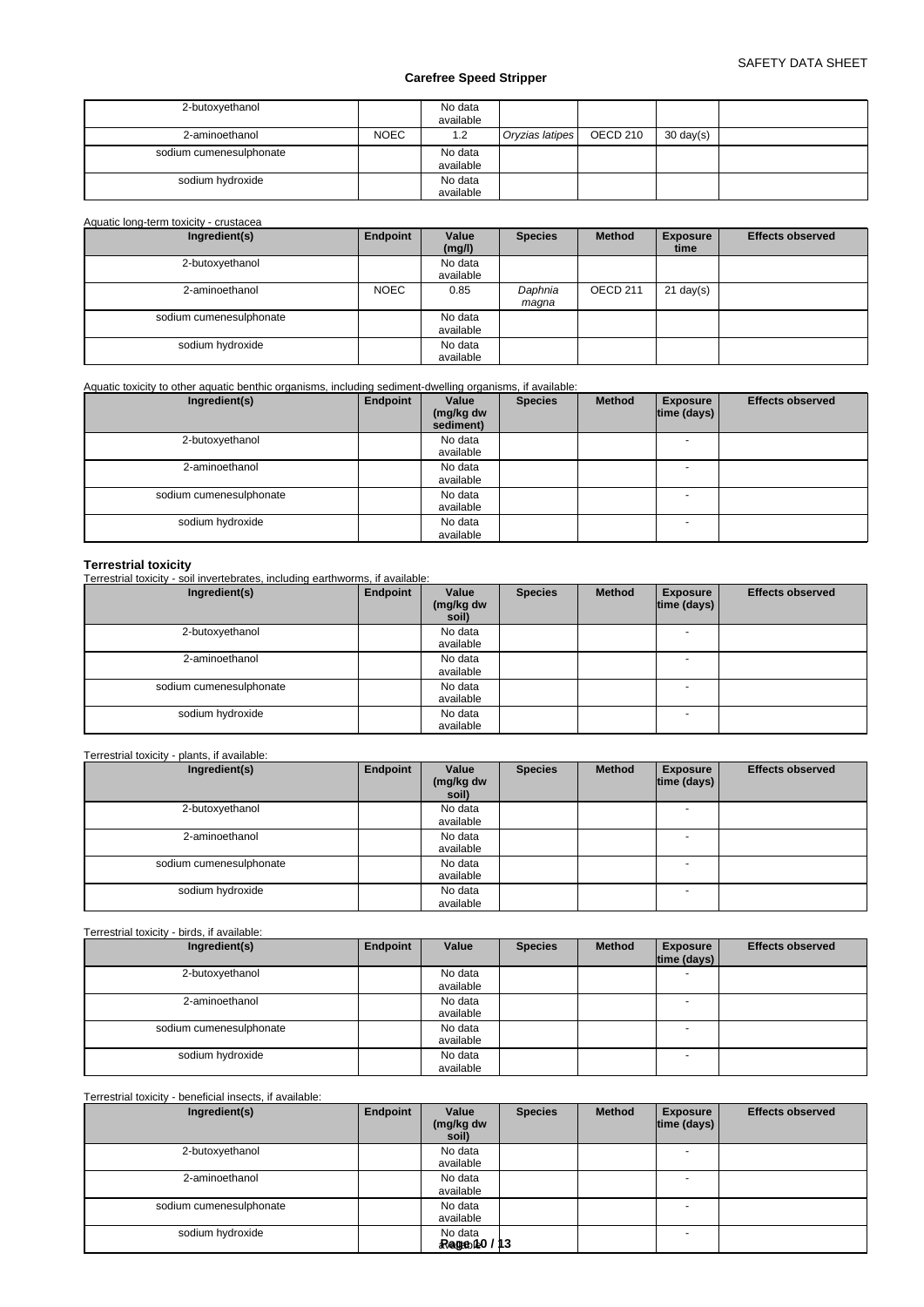Terrestrial toxicity - soil bacteria, if available:

| Ingredient(s)           | Endpoint | Value<br>(mg/kg dw<br>soil) | <b>Species</b> | <b>Method</b> | <b>Exposure</b><br> time (days) | <b>Effects observed</b> |
|-------------------------|----------|-----------------------------|----------------|---------------|---------------------------------|-------------------------|
| 2-butoxyethanol         |          | No data<br>available        |                |               | $\overline{\phantom{a}}$        |                         |
| 2-aminoethanol          |          | No data<br>available        |                |               | $\overline{\phantom{0}}$        |                         |
| sodium cumenesulphonate |          | No data<br>available        |                |               |                                 |                         |
| sodium hydroxide        |          | No data<br>available        |                |               | $\sim$                          |                         |

# **12.2 Persistence and degradability**

# **Abiotic degradation**

| Abiotic degradation - photodegradation in air, if available: |                |                  |                         |               |  |  |
|--------------------------------------------------------------|----------------|------------------|-------------------------|---------------|--|--|
| Ingredient(s)                                                | Half-life time | <b>Method</b>    | Evaluation              | <b>Remark</b> |  |  |
| sodium hydroxide                                             | 13 second(s)   | Method not given | Rapidly photodegradable |               |  |  |

Abiotic degradation - hydrolysis, if available:

Abiotic degradation - other processes, if available:

| <b>Biodegradation</b>                       |                 |                  |                  |               |                                                           |
|---------------------------------------------|-----------------|------------------|------------------|---------------|-----------------------------------------------------------|
| Ready biodegradability - aerobic conditions |                 |                  |                  |               |                                                           |
| Ingredient(s)                               | <b>Inoculum</b> | Analytical       | DT 50            | <b>Method</b> | <b>Evaluation</b>                                         |
|                                             |                 | method           |                  |               |                                                           |
| 2-butoxyethanol                             |                 |                  |                  |               | 100 % in 28 day(s) Method not given Readily biodegradable |
| 2-aminoethanol                              |                 | DOC reduction    | > 90 % in 21     | OECD 301A     | Readily biodegradable                                     |
|                                             |                 |                  | day(s)           |               |                                                           |
| sodium cumenesulphonate                     |                 | $CO2$ production | 103 - 109% in 28 | OECD 301B     | Readily biodegradable                                     |
|                                             |                 |                  | day(s)           |               |                                                           |
| sodium hydroxide                            |                 |                  |                  |               | Not applicable (inorganic                                 |
|                                             |                 |                  |                  |               | substance)                                                |

Ready biodegradability - anaerobic and marine conditions, if available:

Degradation in relevant environmental compartments, if available:

The surfactant(s) contained in this preparation complies(comply) with the biodegradability criteria as laid down in Regulation (EC) No. 648/2004 on detergents. Data to support this assertion are held at the disposal of the competent authorities of the Member States and will be made available to them, at their direct request or at the request of a detergent manufacturer.

#### **12.3 Bioaccumulative potential**

Partition coefficient n-octanol/water (log Kow)

| Ingredient(s)           | Value             | <b>Method</b>    | Evaluation                              | Remark |
|-------------------------|-------------------|------------------|-----------------------------------------|--------|
| 2-butoxyethanol         | 0.81              | OECD 107         | No bioaccumulation expected             |        |
| 2-aminoethanol          | $-1.91$           | OECD 107         | No bioaccumulation expected             |        |
| sodium cumenesulphonate | $-1.1$            | Method not given | No bioaccumulation expected             |        |
| sodium hydroxide        | No data available |                  | Not relevant, does not<br>bioaccumulate |        |

Bioconcentration factor (BCF)

| Ingredient(s)              | Value             | <b>Species</b> | <b>Method</b> | Evaluation | Remark |
|----------------------------|-------------------|----------------|---------------|------------|--------|
| 2-butoxyethanol            | No data available |                |               |            |        |
| 2-aminoethanol             | No data available |                |               |            |        |
| sodium<br>cumenesulphonate | No data available |                |               |            |        |
| sodium hydroxide           | No data available |                |               |            |        |

# **12.4 Mobility in soil**

| 14.7 1110 DIIILY 111 9911<br>Adsorption/Desorption to soil or sediment |                                      |                                                  |                   |                       |                                                                                                          |
|------------------------------------------------------------------------|--------------------------------------|--------------------------------------------------|-------------------|-----------------------|----------------------------------------------------------------------------------------------------------|
| Ingredient(s)                                                          | Adsorption<br>coefficient<br>Log Koc | <b>Desorption</b><br>coefficient<br>Log Koc(des) | <b>Method</b>     | Soil/sediment<br>type | <b>Evaluation</b>                                                                                        |
| 2-butoxyethanol                                                        | No data available                    |                                                  |                   |                       | Potential for mobility in soil,<br>soluble in water                                                      |
| 2-aminoethanol                                                         | 0.067                                |                                                  | Model calculation |                       | Potential for mobility in soil,<br>soluble in water Adsorption<br>to solid soil phase is not<br>expected |
| sodium cumenesulphonate                                                | No data available                    |                                                  |                   |                       |                                                                                                          |
| sodium hydroxide                                                       | No data available                    |                                                  |                   |                       | Mobile in soil                                                                                           |

#### **12.5 Results of PBT and vPvB assessment**

Substances that fulfill the criteria for PBT/vPvB, if any, are listed in section 3.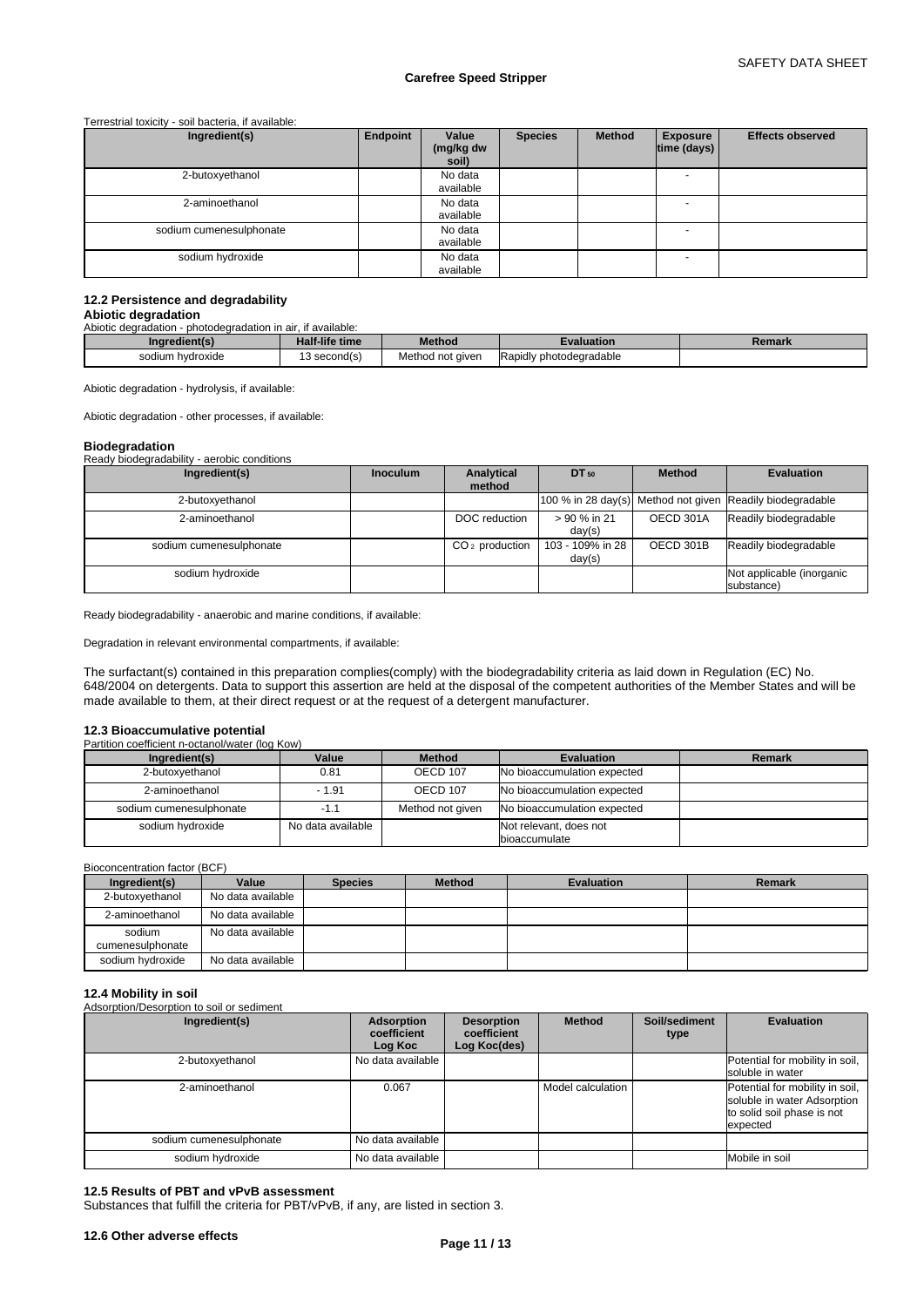No other adverse effects known.

# **SECTION 13: Disposal considerations**

**13.1 Waste treatment methods Waste from residues / unused products:**

**European Waste Catalogue:** 

**Empty packaging**

The concentrated contents or contaminated packaging should be disposed of by a certified handler or according to the site permit. Release of waste to sewers is discouraged. The cleaned packaging material is suitable for energy recovery or recycling in line with local legislation.<br>20 01 15\* - alkalines.

**Recommendation:** Dispose of observing national or local regulations. **Suitable cleaning agents:** Water, if necessary with cleaning agent.

# **SECTION 14: Transport information**



**ADR, RID, ADN, IMO/IMDG, ICAO/IATA 14.1 UN number:** 1824 **14.2 UN proper shipping name: 14.3 Transport hazard class(es): Class:** 8 **Label(s):** 8 **14.4 Packing group:** II **14.5 Environmental hazards: Environmentally hazardous:** No **Marine pollutant:** No **14.6 Special precautions for user:** None known. **14.7 Transport in bulk according to Annex II of MARPOL 73/78 and the IBC Code:** The product is not transported in bulk tankers. **Other relevant information: ADR Classification code:** C5 **Tunnel restriction code:** E **Hazard identification number:** 80 **IMO/IMDG EmS:** F-A, S-B The product has been classified, labelled and packaged in accordance with the requirements of ADR and the provisions of the IMDG Code. Transport regulations include special provisions for certain classes of dangerous goods packed in limited quantities. **SECTION 15: Regulatory information 15.1 Safety, health and environmental regulations/legislation specific for the substance or mixture Authorisations or restrictions (Regulation (EC) No 1907/2006, Title VII respectively Title VIII):** Not applicable. **Ingredients according to EC Detergents Regulation 648/2004** non-ionic surfactants < 5% perfumes Sodium hydroxide solution

#### **15.2 Chemical safety assessment**

A chemical safety assessment has not been carried out on the mixture

# **SECTION 16: Other information**

*The information in this document is based on our best present knowledge. However, it does not constitute a guarantee for any specific product features and does not establish a legally binding contract*

| <b>SDS code: MS1001580</b> |  |
|----------------------------|--|
|                            |  |

**Version:** 01.0 **Revision:** 2015-05-29

#### **Reason for revision:**

Overall design adjusted in accordance with Amendment 453/2010, Annex II of Regulation (EC) No 1907/2006